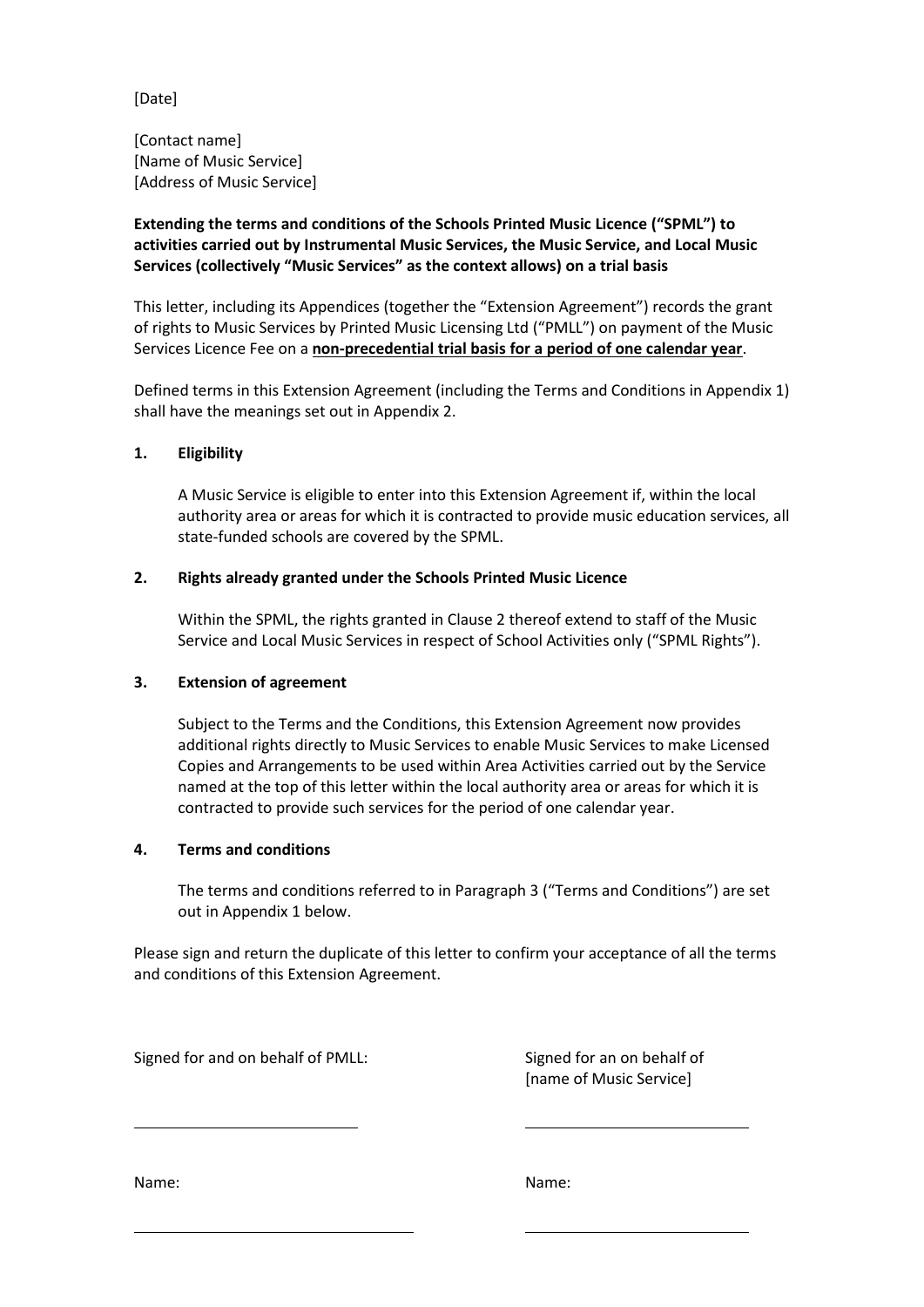Date: Date:

# **Appendix 1 – Terms and Conditions Applicable to Extension Agreement**

## **1. SCOPE**

This appendix to the Extension Agreement records the standard terms and conditions on which PMLL grants rights to Music Services in the United Kingdom.

# **2. GRANT OF RIGHTS**

Subject to the terms and conditions set out in this Extension Agreement, including the limitations and exclusions set out in Clause 4 below, and in consideration of the payment of the Music Services Licence Fee, the Licensee is granted the following non-exclusive rights, exercisable during each Licence Year for which the Extension Agreement remains valid:

- a) to make or permit the making of Licensed Copies on the Music Service Premises or via the Secure Network;
- b) to make or permit the making of Arrangements of Musical Works;
- c) to distribute and to permit the distribution of Licensed Copies to Pupils;

solely for use within Area Activities.

### **3. PAYMENT AND LICENSEE OBLIGATIONS**

3.1 Payment

The Music Services Licence Fee, together with VAT thereon, is payable within 30 days of receipt of an invoice from PMLL or its authorised billing agent. PMLL reserves the right to charge interest on any late payment in accordance with the Late Payment of Commercial Debts (Interest) Act 1998.

3.2 Credit

All Licensed Copies made under this Extension Agreement must be annotated as follows:

"Copy made on dd/mm/yyyy [date to be added] under PMLL Licence for use by [name of Music Service]"

All Arrangements made under this Extension Agreement must be annotated with the title of the Musical Work, the name of the composer of the Musical Work, the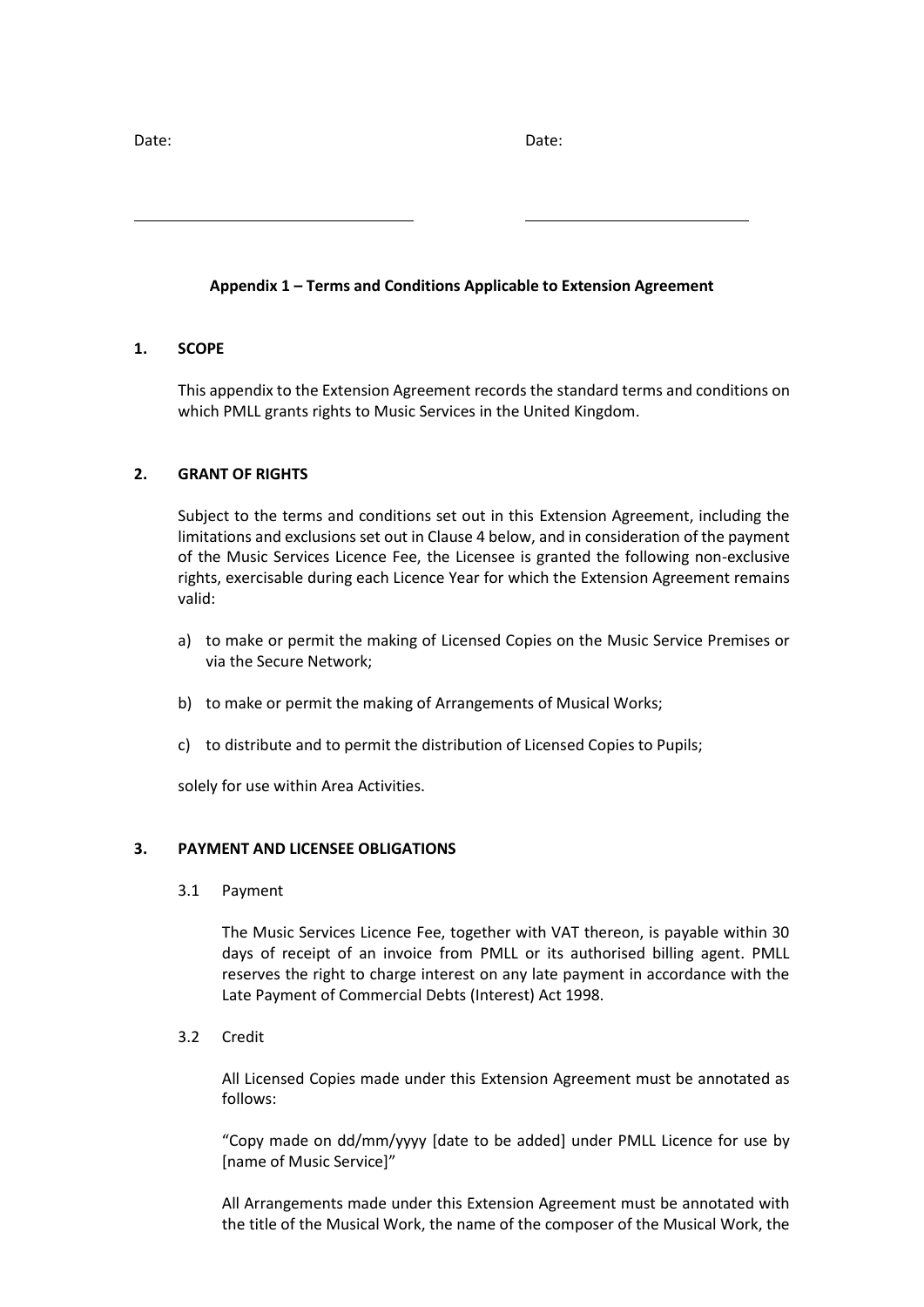name of the author of any associated lyrics, the name of the publisher (if known), the name of the arranger, and a note as follows:

"Arrangement made under PMLL Licence for use by [name of Music Service]"

## **4. LIMITATIONS AND EXCLUSIONS**

- 4.1 Licensed Copies and Arrangements may be made solely for the uses authorised and upon the terms and conditions set out in this Extension Agreement by Music Service staff for use solely within Area Activities. For the avoidance of doubt, Licensed Copies and arrangements may not be made by Pupils or any other persons.
- 4.2 The making of Licensed Copies shall not directly or indirectly substitute for the purchase of Printed Music Publications or for the commissioning, reproduction, hire or any other use of Printed Music Publications or underlying Musical Works or part thereof. At least one original Source Copy of the Printed Music Publication must be owned by the Music Service or by the individual member of Staff. For the avoidance of doubt this Licence does not permit the copying of Printed Music Publications made available on hire or borrowed from a library, other than a library owned by the Music Service.
- 4.3 The Music Service must limit the number of Licensed Copies to one Licensed Copy for each Pupil in the Area Activity for which those Licensed Copies are intended.
- 4.4 The Music Service must comply with PMLL's reasonable reporting instructions in connection with its creation of Licensed Copies, the purpose of which is to inform the accurate re-distribution of licence fees to rightsholders, including music publishers and composers.
- 4.5 The Music Service must not make copies of more than ten per cent (by number of items) of the individual pieces of music in a published Anthology or multimovement vocal score or not more than ten per cent (by the number of pages) of any Workbook. If there are fewer than ten individual pieces of music in an Anthology or multi-movement vocal score the Music Service may only make copies of one of them.
- 4.6 Licensed Copies may be used only by Staff and Pupils as part of Area Activities and not for the commercial purposes of the licensee or for the private purposes of Staff or Pupils or anyone else. Licensed Copies are permitted to be used in relation to performance events for which entrance fees or monetary collections are taken provided such fees or collections are used entirely as a contribution towards the running costs of the Music Service. Private Individual Vocal or Individual Instrumental Teaching that is separate from the Area Activities is excluded.
- 4.7 For the avoidance of doubt Excluded Printed Music Publications are wholly excluded from the scope of this Extension Agreement and the rights granted under this Extension Agreement may not be exercised in respect of those. A list of Excluded Printed Music Publications is provided on PMLL's [website.](https://www.cla.co.uk/schools-printed-music-licence)
- 4.8 Arrangements made under this Extension Agreement are authorised subject to the following specific terms and conditions: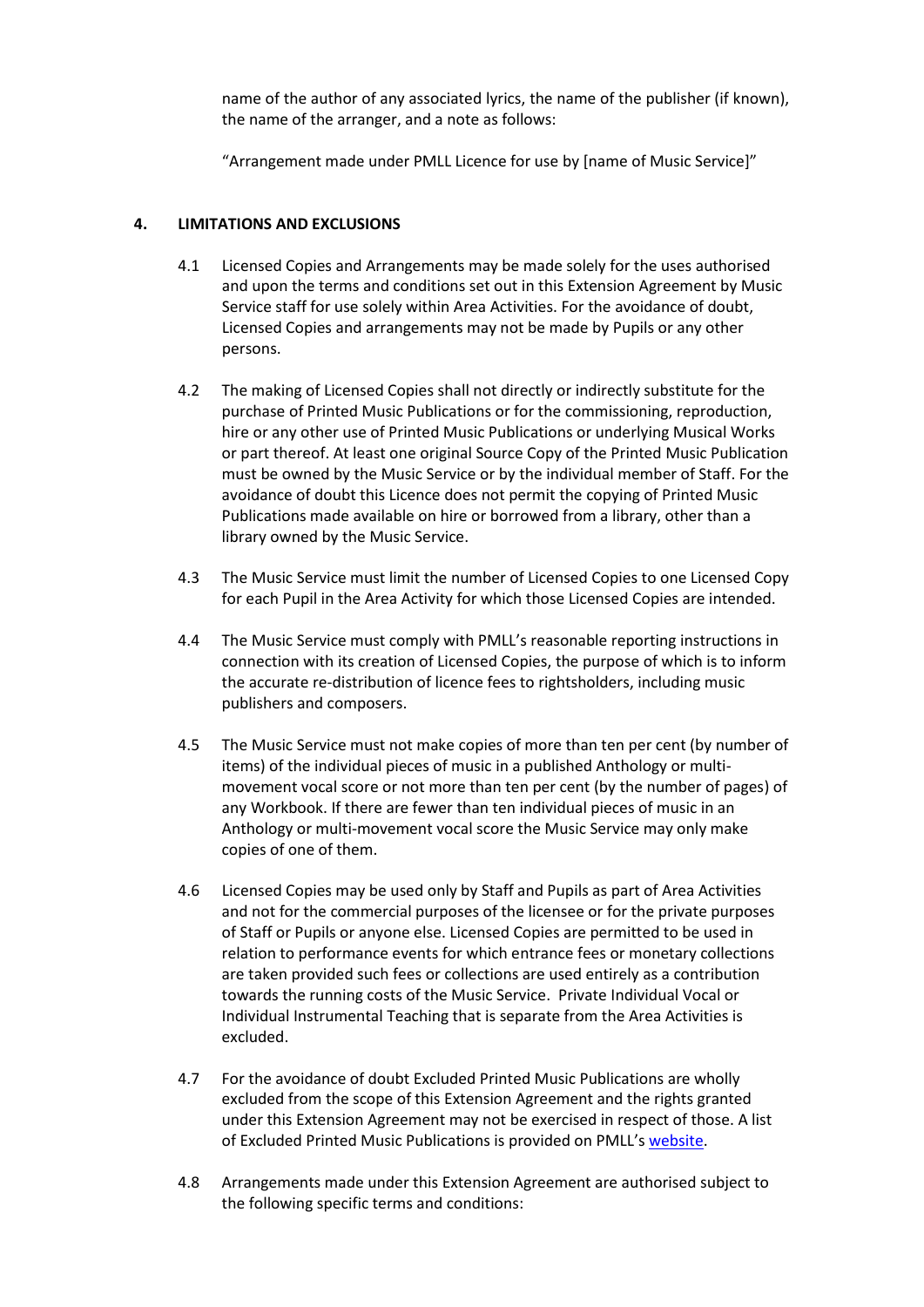- 4.8.1 Arrangements must be made for primarily practical reasons, such as a change of instrumentation or key, to make the Musical Work performable by the Music Service's instrumental or vocal resources;
- 4.8.2 Arrangements should not change the character of the Musical Work, and must not parody the Musical Work or treat the Musical Work in a derogatory way;
- 4.8.3 Arrangements may only be used by the Music Service. They may not be passed on to other Music Services or other persons;
- 4.8.4 Ownership of any Arrangement made under this Extension Agreement is automatically assigned to the owner of the Musical Work arranged, and, on request, the Music Service must provide to the owner of the Musical Work, in a form prescribed by them, a written assignment of all the rights in any such Arrangement.
- 4.8.5 The Music Service will immediately cease using and will destroy all copies of any Arrangement which PMLL notifies the Music Service in writing has been objected to by the relevant author or composer or publisher.
- 4.8.6 Arrangements must include prominently at the top of the first page an appropriate copyright notice in respect of the Musical Work of which it is an Arrangement and the name of the arranger.
- 4.8.7 The Music Service must not adapt or otherwise change any lyrics.
- 4.8.8 The Music Service must submit an electronic file of the full score of the Arrangement by email to info@mpagroup.com or via such other method as PMLL shall notify them, with the subject reference "PMLL Music Service Arrangement".
- 4.9 The Music Service must not lend, sell or hire out Licensed Copies;
- 4.10 Licensed Copies made and/or stored digitally whether by scanner or by entry into music notation software or by any other means must only be made available to Staff and Pupils permitted by the Music Service to have access to the Secure Network and either (i) must be deleted at the end of the academic year in which the Licensed Copy was created or (ii) if the Music Service wishes to re-use copies in subsequent Licence Years, will be treated as new Licensed Copies for the purposes of this Licence in each Licence Year in which it is made available.
- 4.11 Paper Licensed Copies made in any one academic year must either be archived at the end of that academic year or, if used again in a subsequent Licence Year(s) , will be treated as new Licensed Copies for the purposes of that Licence Year.
- 4.12 The copying of hymns and worship songs used in collective worship and included in licences issued by Christian Copyright Licensing International under their School Collective Worship Licences is excluded from this Extension Agreement.
- 4.13 The Extension Agreement does not apply to any book, journal, magazine or other printed or digital publication unless the publication consists primarily of Printed Music Publications.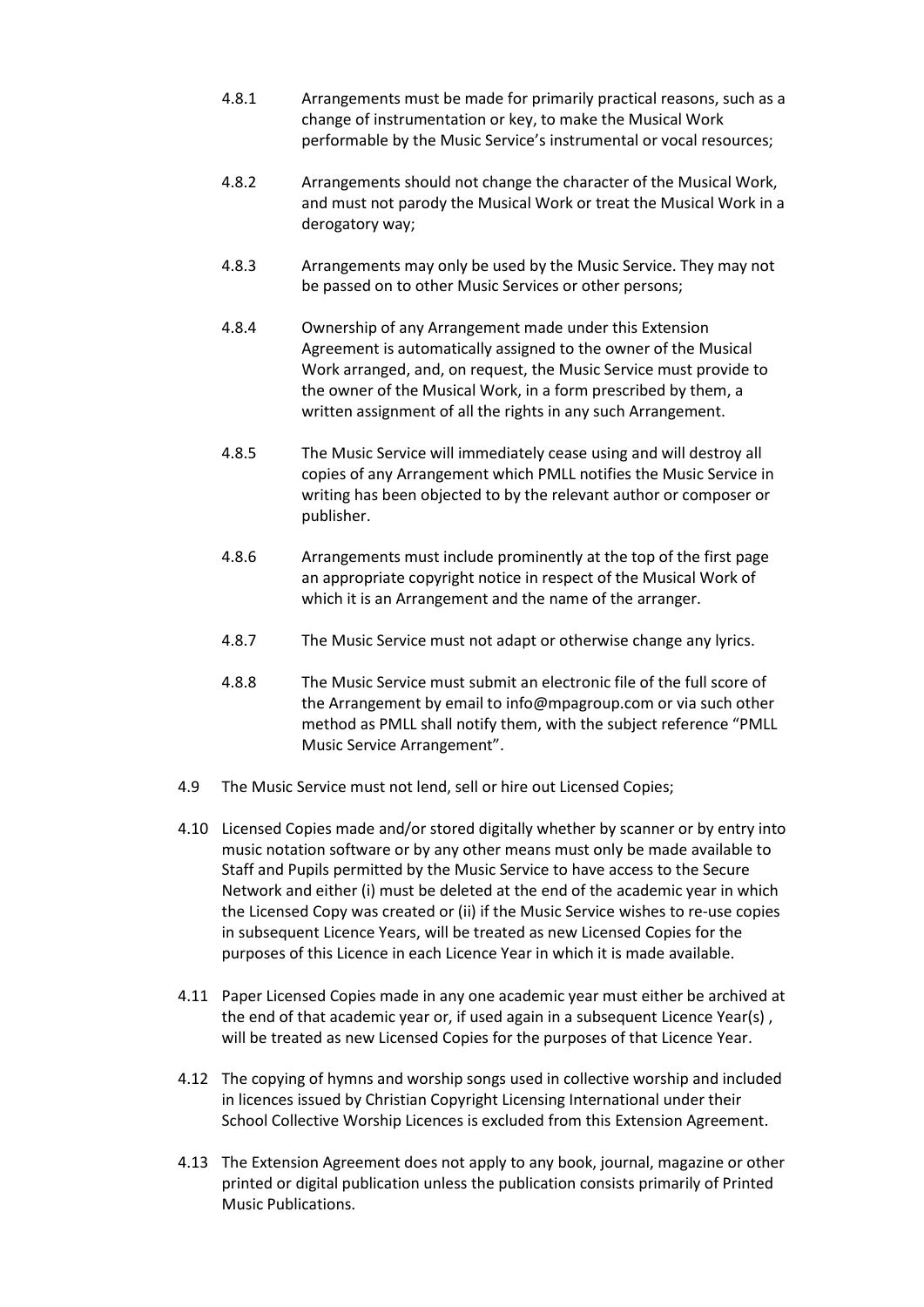- 4.14 The Extension Agreement does not apply to and specifically excludes photographs, illustrations or other visual artworks contained in a Printed Music Publication.
- 4.15 While Licensed Copies may be used to assist performers when they perform as part of Area Activities within the scope of this Extension Agreement, it does not authorise the general public performance right, broadcast right, making available right or recording of any music (including putting recordings on any website) for which the Music Service must ensure that it has the appropriate licences in place before undertaking any of these activities.

## **5. EXTENSION AGREEMENT MANAGEMENT**

- 5.1 Any notice required by this Extension Agreement shall, unless otherwise specified, be in writing and sent by first class post, in the case of the Music Service to the address shown at the top of this Extension Agreement (or any address notified by the Music Service to PMLL), and in the case of PMLL to Printed Music Licensing Limited, Synergy House, 114-118 Southampton Row, London, WC1B 5AA and shall be deemed to have been served on the second working day (which shall exclude weekends and English public holidays) following the date of posting.
- 5.2 This Extension Agreement is personal to the Music Service, relates only to the Music Service named in this Extension Agreement, and cannot be assigned.
- 5.3 This Extension Agreement shall be governed under English law and the parties submit to the exclusive jurisdiction of the English courts.
- 5.4. The parties agree that the terms of this Extension Agreement are not enforceable by a third party under the Contracts (Rights of Third Parties) Act 1999.
- 5.5 Given reasonable notice, the Music Service will allow PMLL to enter the Music Service's premises to review the implementation of the Extension Agreement by the Music Service and its compliance with its terms and to inspect the procedures the Music Service uses when applying this Extension Agreement.
- 5.6 The Music Service will explain the terms of this Extension Agreement to its Staff, particularly those with responsibility for reprographic equipment, and will require them to comply with those terms.
- 5.7 The Music Service will allocate a member of Staff as a co-ordinator to liaise with PMLL in connection with the administration and implementation of this Extension Agreement.

### **6. DATA COLLECTION**

- 6.1 The Music Service shall, no later by the beginning of the following school term, submit Data to PMLL in respect of its activities within the preceding school term. Such Data shall be submitted via PMLL's website or by email to: [Viki.Smith@mpagroup.com](mailto:Viki.Smith@mpagroup.com) (c[c Steve.Burton@mpagroup.com\)](mailto:Steve.Burton@mpagroup.com).
- 6.2 If the Music Service does not send Data reports to PMLL in accordance with clause 6.1, PMLL reserves the right to terminate this Extension Agreement for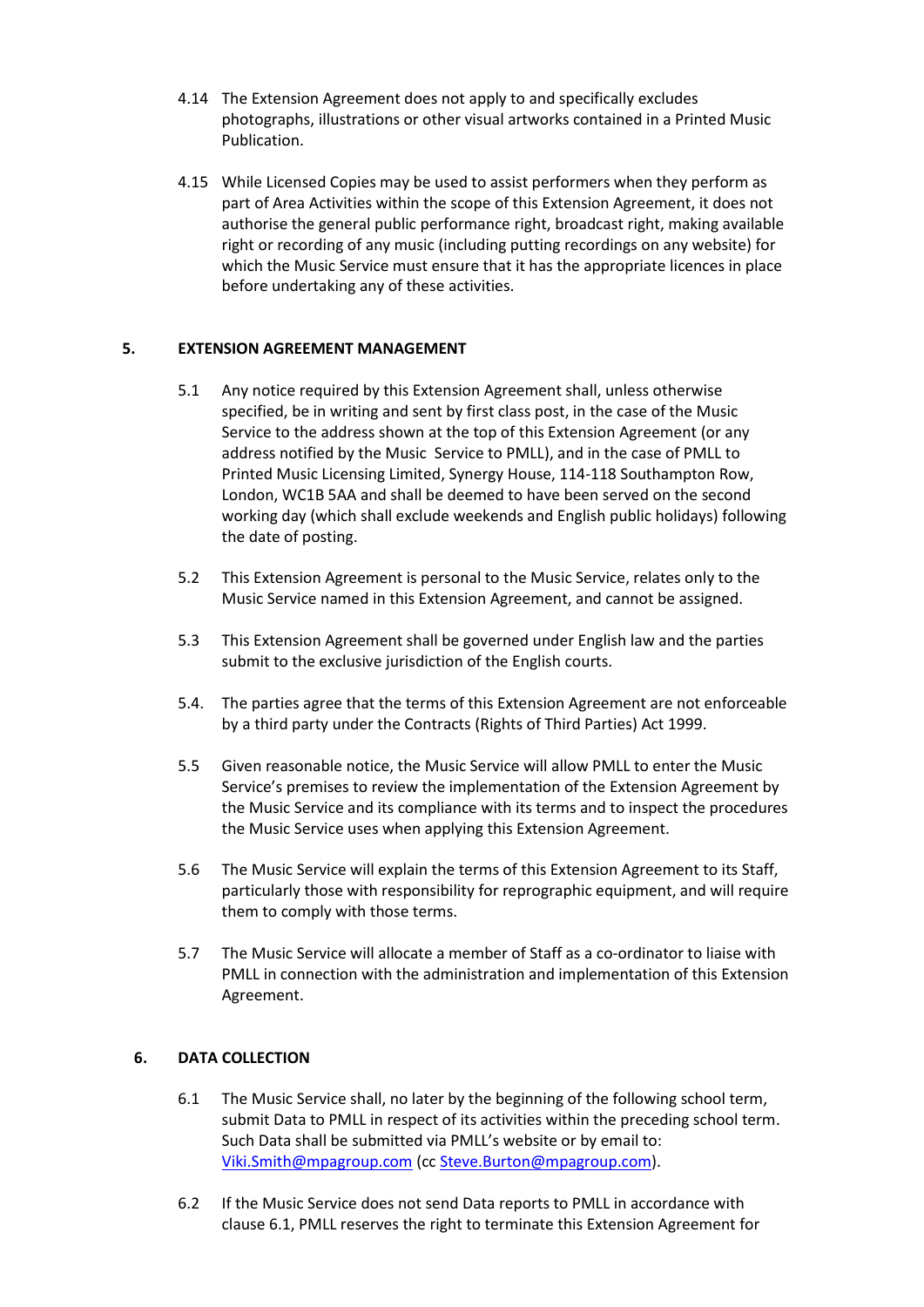material breach in accordance with clause 8 or to suspend this Extension Agreement by email notification to the Music Service at the email address provided at the head of this Extension Agreement until such time as the Data is provided. A period of suspension shall not extend the Term.

- 6.3 PMLL undertakes not to disclose any information obtained as a result of any data collection except:
	- 6.3.1 as required by a court or other authority of competent jurisdiction; or
	- 6.3.2 in aggregated form from which the identity of the Music Service cannot directly be identified; or
	- 6.3.3 as required to enable PMLL to distribute the Music Services Licence Fees to music publishers and authors.
- 6.4 Any survey or record-keeping exercise must include all Licensed Copies.

## **7. INDEMNITY**

- 7.1 If the Music Service receives in writing a claim from a rights owner that the Music Service has infringed copyright in any Printed Music Publication or typographical arrangement by producing Licensed Copies thereof or Arrangements of the underlying Musical Work and if the Music Service has complied with all of the terms and conditions of this Extension Agreement, and has notified PMLL in writing within 10 days of receiving the claim or, in the case of a Claim Form within 5 days of receipt, PMLL will take over responsibility for defending such a claim and will bear all costs PMLL incurs in connection with such negotiations and/or defence.
- 7.2 Provided that PMLL has been permitted to take over all negotiations and/or responsibility for defending such claim in accordance with clause 7.1 above unimpeded by the Hub or Service, PMLL will indemnify the Music Service in respect of all reasonable legal costs and expenses approved by PMLL prior to being incurred and damages awarded against the Music Service to the extent of an award of a court of competent jurisdiction or a settlement entered into with the prior written approval of PMLL.
- 7.3 In dealing with such a claim the Music Service must not make any admissions or offer payment and must ensure that all correspondence relating to the claim is passed to PMLL immediately on receipt. No communications shall be made to the claimant without the prior written consent of PMLL.
- 7.4 PMLL's liability in relation to this clause shall be limited to the Music Services Licence Fee paid by the Music Service in the preceding three years.

### **8. CANCELLATION AND BREACH**

- 8.1 [intentionally deleted].
- 8.2 Should the Music Service commit any material breach of any of the terms and conditions of this Extension Agreement and remain in such breach 14 days after receiving notice to remedy the same (where the breach is remediable) then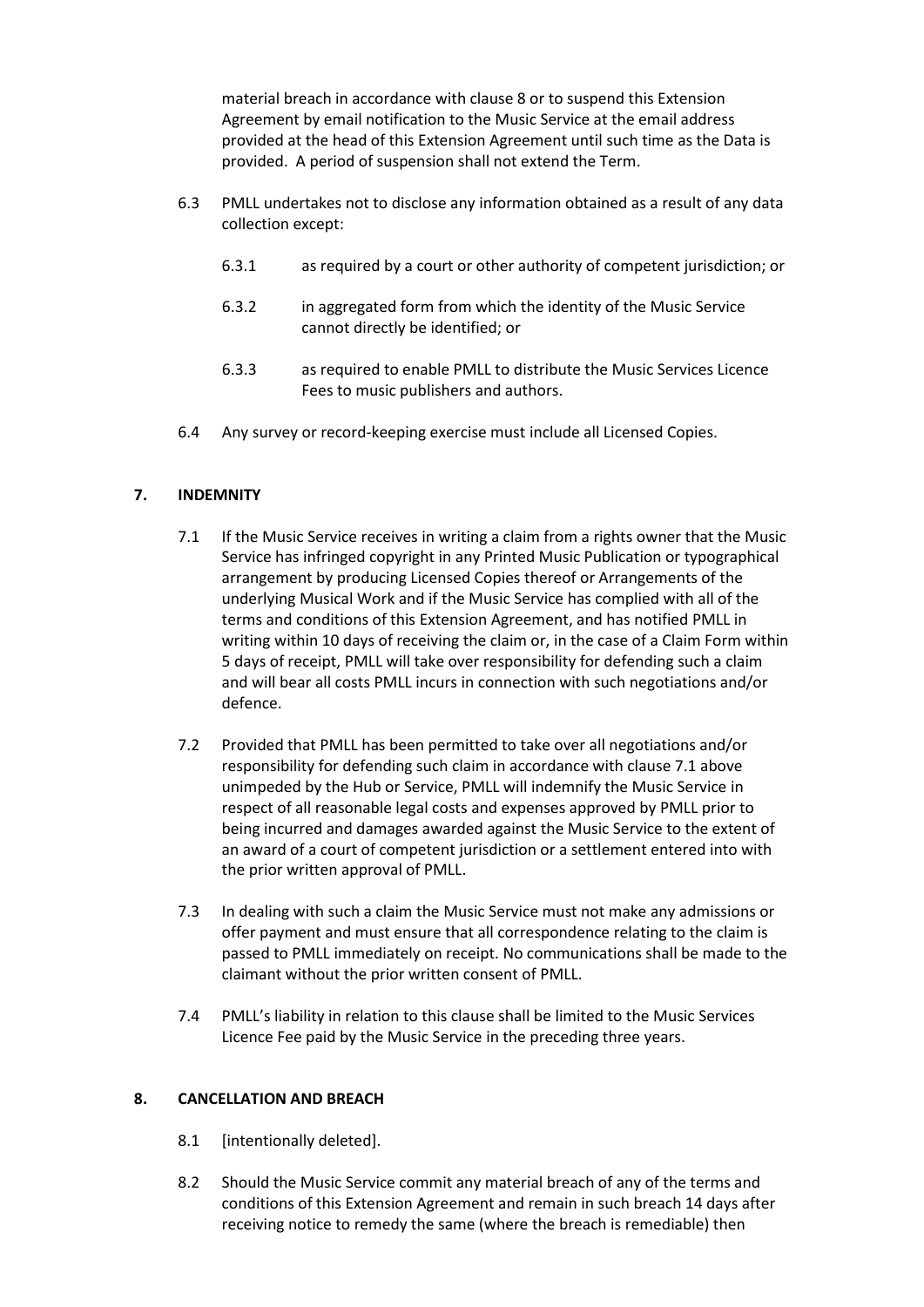PMLL, without prejudice to any of its other rights, may either terminate or suspend the terms of the Licence until PMLL (as applicable) shall be satisfied such breaches will not recur.

8.3 If this Extension Agreement is not renewed at the end of the Licence Year, the Music Service must cease making new Licensed Copies and Arrangements at the end of that Licence Year and must destroy all Licensed Copies and Arrangements made under this Extension Agreement, including the permanent deletion from storage devices of all digital copies, within 14 days thereafter. In the event that this Extension Agreement is cancelled by PMLL pursuant to clause 8.2 during the Licence Year all Licensed Copies or Arrangements made under this Extension Agreement must be destroyed and deleted from storage devices immediately.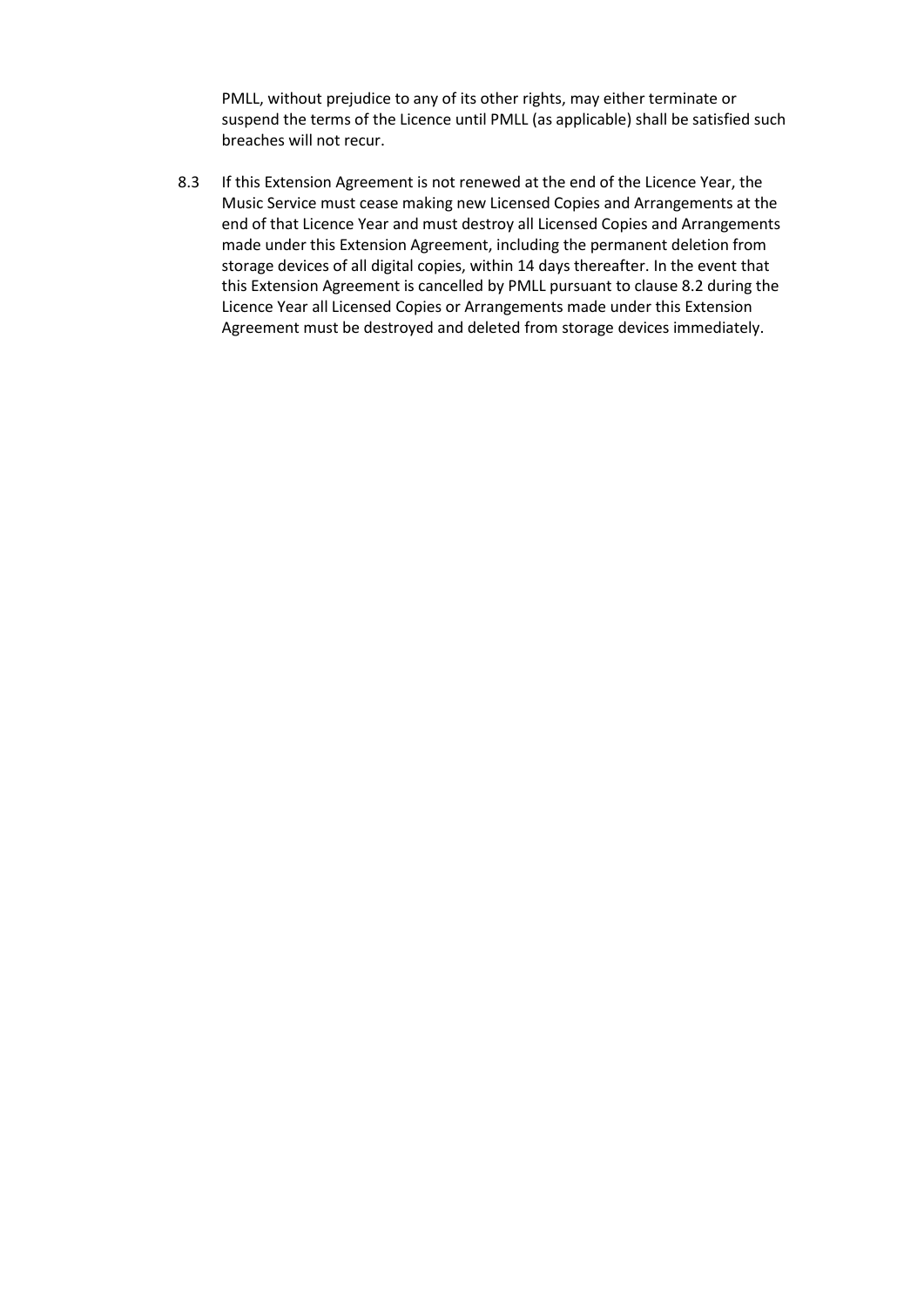| A printed collection of Musical Works, usually by several composers,<br>selected from a particular repertory                                                                                                                                                                                                                                                                                                                                                     |
|------------------------------------------------------------------------------------------------------------------------------------------------------------------------------------------------------------------------------------------------------------------------------------------------------------------------------------------------------------------------------------------------------------------------------------------------------------------|
| Activities carried out by a Music Service including Individual and small<br>group vocal or Instrumental Music Teaching and small and large music<br>ensembles over and above the Collective Educational Provision of the<br>school or schools on whose behalf it is being provided but strictly<br>limited to educational non-commercial activities                                                                                                              |
| An arrangement (as defined by the Copyright Designs and Patents Act<br>1988 (as amended)) of a Musical Work made for performance by a<br>particular combination of instruments and/or voices and expressed in<br>graphic form such as a score or a set of parts. The score or set of parts<br>may be handwritten or entered into a music notation software<br>programme (such as Sibelius or Finale) or a Digital Audio Workstation<br>(such as Logic or Cubase) |
| Published editions containing one or more Musical Works composed<br>for choral vocal parts, with or without accompaniment.                                                                                                                                                                                                                                                                                                                                       |
| A formal notification of a legal claim issued by a court of competent<br>jurisdiction or other statutory body                                                                                                                                                                                                                                                                                                                                                    |
| The overall set of services and facilities provided for or on behalf of                                                                                                                                                                                                                                                                                                                                                                                          |
| one or more schools licensed under the SPML, for the sole purpose of                                                                                                                                                                                                                                                                                                                                                                                             |
| educating and qualifying its pupils                                                                                                                                                                                                                                                                                                                                                                                                                              |
| The usage data required to be provided by you to PMLL in accordance<br>with the Extension Agreement and in the form provided by PMLL.                                                                                                                                                                                                                                                                                                                            |
| Any Printed Music Publication listed as being excluded from this<br>Agreement as shown on PMLL's website                                                                                                                                                                                                                                                                                                                                                         |
| The licence granted by Clause 2                                                                                                                                                                                                                                                                                                                                                                                                                                  |
| The appropriate annual fee for the Music Service calculated by                                                                                                                                                                                                                                                                                                                                                                                                   |
| reference to the Tariff set out in Appendix 3                                                                                                                                                                                                                                                                                                                                                                                                                    |
| Building or buildings owned or leased by a Music Service and used for<br>teaching purposes, including a Music Service's own centre and<br>performance space.                                                                                                                                                                                                                                                                                                     |
| The teaching of instrumental or vocal technique and/or interpretative                                                                                                                                                                                                                                                                                                                                                                                            |
| and creative skills with individual instruments/voice either on a one-to-                                                                                                                                                                                                                                                                                                                                                                                        |
| one teaching basis or with small groups of pupils or with ensembles                                                                                                                                                                                                                                                                                                                                                                                              |
| The music service provided by a local authority or other entity                                                                                                                                                                                                                                                                                                                                                                                                  |
| providing public funding to Schools in Scotland, including but not                                                                                                                                                                                                                                                                                                                                                                                               |
| limited for the provision of music tuition and related experiences such<br>as assemblies and performance opportunities                                                                                                                                                                                                                                                                                                                                           |
| The year commencing on 1 April 202 and ending on 31 March 2023                                                                                                                                                                                                                                                                                                                                                                                                   |
|                                                                                                                                                                                                                                                                                                                                                                                                                                                                  |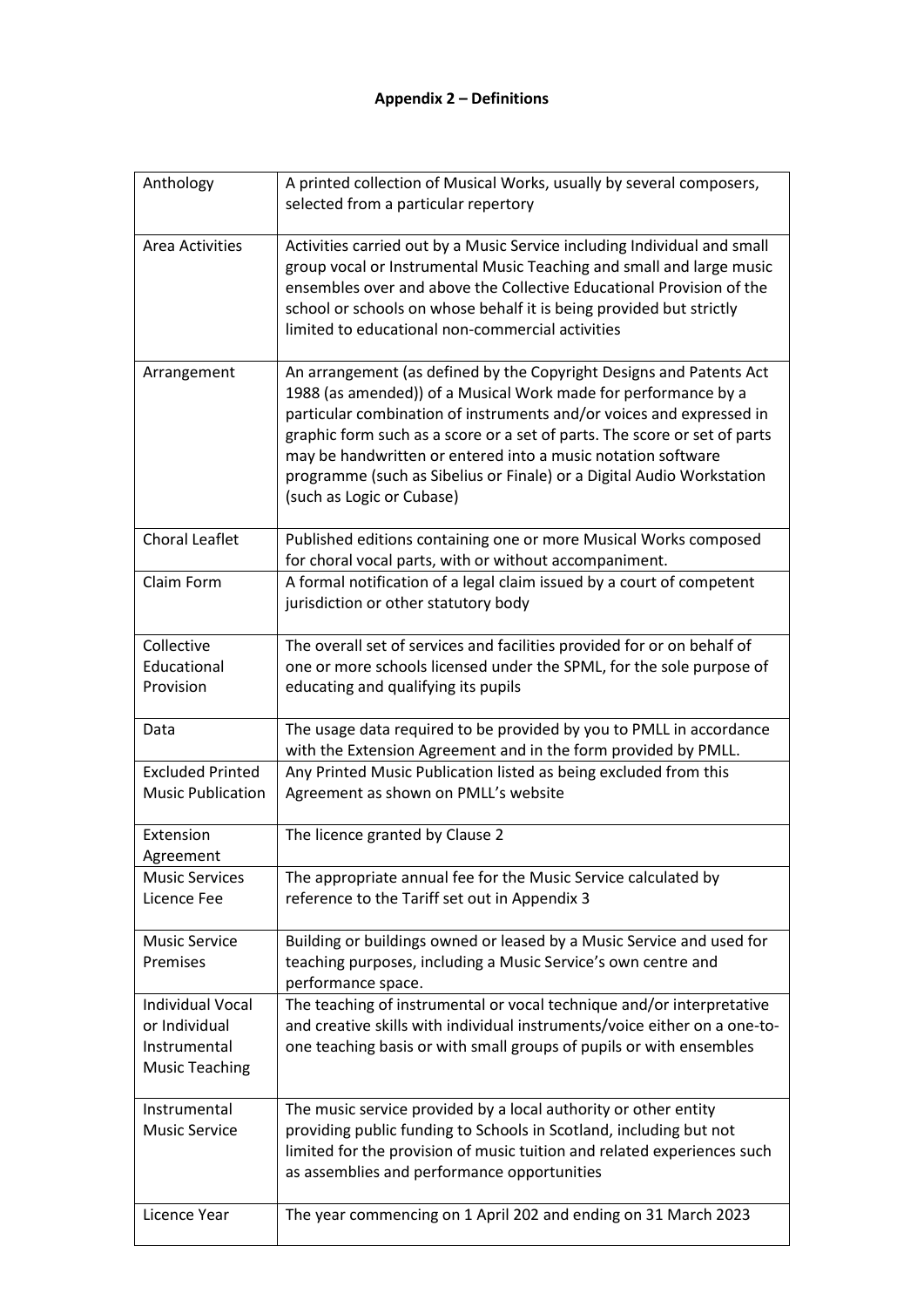| Licensed Copy                        | (1) a photocopy of a Printed Music Publication or of an<br>Arrangement or<br>(2) a handwritten copy of a Printed Music Publication or an<br>Arrangement and any associated words or lyrics or<br>(3) a copy of a Printed Music Publication or of an Arrangement<br>produced by entry into a music notation computer software<br>programme and then printed or<br>(4) a photocopy of such a handwritten copy (referred to at (2)<br>above) or copy printed from music notation software (referred<br>to at (3) above) or<br>(5) a copy of $(1)$ - $(4)$ above which is produced by a computer<br>scanner and then printed or<br>(6) an acetate copy of $(1) - (4)$ above |  |
|--------------------------------------|-------------------------------------------------------------------------------------------------------------------------------------------------------------------------------------------------------------------------------------------------------------------------------------------------------------------------------------------------------------------------------------------------------------------------------------------------------------------------------------------------------------------------------------------------------------------------------------------------------------------------------------------------------------------------|--|
| <b>Music Service</b>                 | An organisation working as part of a Music Education Hub (usually but<br>not exclusively the Lead Music Education Hub partner) in a specific<br>region in England to provide Core and Extension Roles under the<br>National Plan for Music Education to children and young people,<br>including but not limited to music education and related experiences<br>such as ensembles and performance opportunities                                                                                                                                                                                                                                                           |  |
| <b>Local Music</b><br>Service        | The music service provided by a local authority or other entity<br>providing public funding to Schools in Wales, including but not limited<br>for the provision of music tuition and related experiences such as<br>assemblies and performance opportunities                                                                                                                                                                                                                                                                                                                                                                                                            |  |
| Musical Work(s)                      | Musical works as defined by the Copyright Designs and Patents Act<br>1988 (as amended), including any words or lyrics                                                                                                                                                                                                                                                                                                                                                                                                                                                                                                                                                   |  |
| <b>Printed Music</b><br>Publications | Published editions being graphic representations of Musical Works,<br>including without limitation Choral Leaflets, printed on paper<br>(including publications which are made available digitally from a<br>licensed source and subsequently printed in accordance with the<br>licence terms), including musical scores and/or parts, diagrammatic<br>representations, tablature and other ways of representing musical<br>sound and any editorial notes, historical notes or commentaries or<br>other text included in the said published editions. For the avoidance<br>of doubt this does not include Excluded Printed Music Publications or<br>sound recordings.   |  |
| <b>PMLL</b>                          | Printed Music Licensing Ltd acting as agent and/or licensee for various<br>music publishers                                                                                                                                                                                                                                                                                                                                                                                                                                                                                                                                                                             |  |
| Pupil                                | A pupil attending a school within the area for which the Licensee is<br>contracted to provide Area Activities                                                                                                                                                                                                                                                                                                                                                                                                                                                                                                                                                           |  |
| <b>School Activities</b>             | Activities (whether curricular or extracurricular) carried out on behalf<br>of a school including Individual Vocal or Individual Instrumental<br>Teaching solely where such teaching is part of such a school's<br><b>Collective Educational Provision</b>                                                                                                                                                                                                                                                                                                                                                                                                              |  |
| <b>Secure Network</b>                | A network (whether a standalone network or a virtual network within<br>the Internet) which is only accessible to those members of Staff who<br>are approved by the Licensee for access to the Secure Network, whose<br>identity is authenticated at the time of login (and periodically                                                                                                                                                                                                                                                                                                                                                                                 |  |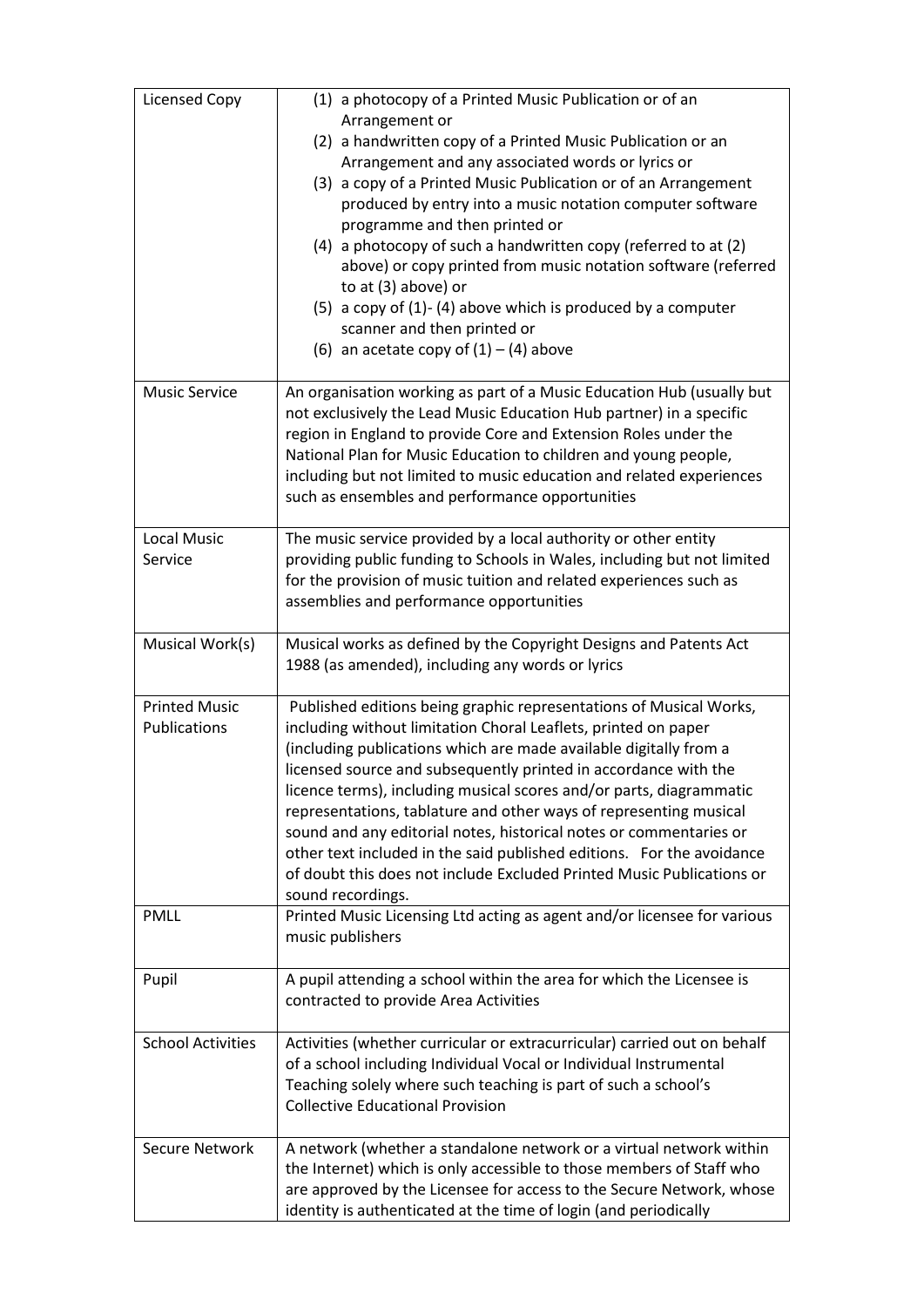|                   | thereafter) in a manner consistent with current best practice, and<br>whose conduct is subject to regulation by the Licensee;                                                                                                                                           |
|-------------------|-------------------------------------------------------------------------------------------------------------------------------------------------------------------------------------------------------------------------------------------------------------------------|
| Staff             | Staff employed by the Music Service                                                                                                                                                                                                                                     |
| Territory         | The United Kingdom of Great Britain and Northern Ireland, the Channel<br>Islands and the Isle of Man                                                                                                                                                                    |
| The Music Service | The music service provided by a local authority or other entity<br>providing public funding to Schools in Northern Ireland, including but<br>not limited for the provision of music tuition and related experiences<br>such as assemblies and performance opportunities |
| Workbook          | A publication that consists mainly of Printed Music Publications and<br>which is a combination of musical works and/or musical exercises<br>and/or texts designed for educational purposes                                                                              |